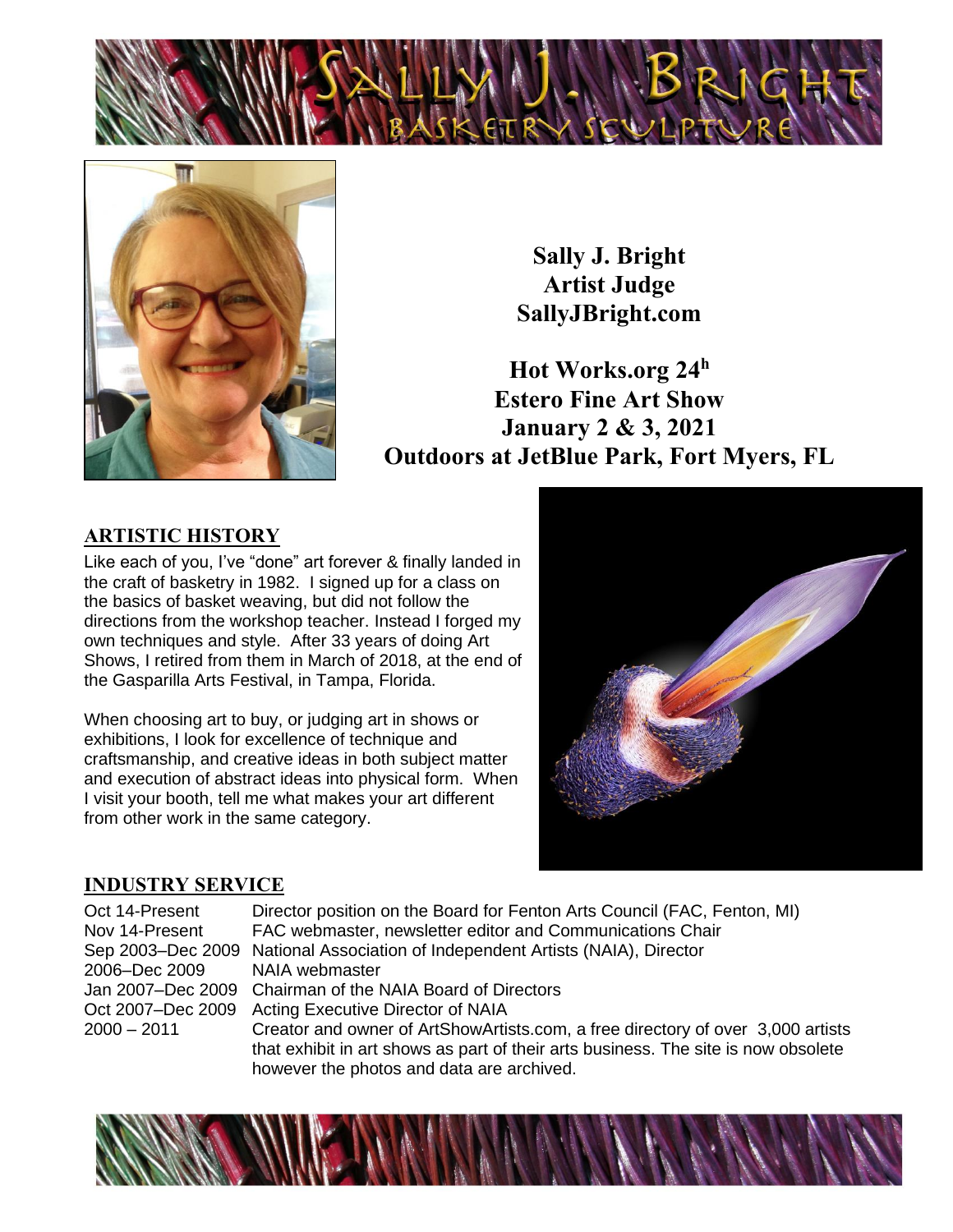#### *Sally J. Bright, Basektry Sculpture, page 2 of 3*

**Imagine** a large, convoluted shape of air. Next imagine weaving vine-like pieces of rattan and palm around that shape to enclose and define it. That is how these shapes are created.

*"A piece may begin as a response to a mood, the essence of a shape, or a feeling about a material or color combination. The most successful work comes when I am able to sustain that feeling and follow it, allowing the piece to become what it needs to be. Certainly I look to create beauty. More importantly, I look to evoke an emotional reaction within the person viewing a work."* 

Each basket is an original creation, designed and woven entirely by Sally without assistance from employees, apprentices or helpers. She first studies an idea through drawings and fashioning small clay models. As she begins work on the actual piece, Sally mentally/visually enlarges the design to full size. She does not use molds or armatures to form her creations. The flowing shapes are deliberately formed during the weaving; gradually building the shape one row, one 'stitch' at a time. Her creations are woven mostly of rattan and palm. After completion of the weaving, she applies  $40 - 50$  coats of translucent acrylic paint, and several coats of sealant. Depending on the intricacy of the design and the detail involved, it may take up to three months to complete a piece.



#### **AWARDS**

| AWARD of EXCELLENCE              | Tampa, FL                                   | 2014       |
|----------------------------------|---------------------------------------------|------------|
| <b>BEST of SHOW</b>              | Orchard Lake Fine Art Show, MI              | 2013       |
| <b>AWARD of EXCELLENCE</b>       | Orchard Lake Fine Art Show, MI              | 2012       |
| <b>AWARD of EXCELLENCE</b>       | Fort Worth, TX                              | 2012       |
| <b>BEST of MEDIUM</b>            | Estero, FL                                  | 2012, 2013 |
| <b>BEST of MEDIUM</b>            | Boca Raton, FL                              | 2011       |
| <b>BEST of MEDIUM</b>            | Estero, FL                                  | 2012, 2011 |
| <b>BEST of SHOW</b>              | Estero, FL                                  | 2010       |
| BEST of SHOW - 3D                | Kansas City, MO                             | 2009       |
| <b>AWARD OF EXCELLENCE</b>       | Kansas City, MO                             | 2008       |
| <b>AWARD OF EXCELLENCE</b>       | Tampa, FL                                   | 2008       |
| <b>BEST of SHOW</b>              | Birmingham, MI                              | 2005       |
| <b>BEST of SHOW</b>              | Bonita Springs, FL                          | 2004       |
| <b>BEST of SHOW</b>              | Sun Valley, ID                              | 2001       |
| Fine Crafts, 3rd Place           | Northern Virginia Arts Show, Reston, VA     | 2003       |
| <b>BEST of MEDIUM</b>            | Boca Raton Museum, Boca Raton, FL           | 2003       |
| AWARD OF DISTINCTION             | Bonita Springs National, Bonita Springs, FL | 2003       |
| <b>BEST of SHOW</b>              | Lafayette Art Festival, Lafayette, IN       | 2002       |
| <b>JUDGES AWARD</b>              | Main St. Art Festival, Ft. Worth, TX        | 2002       |
| AWARD OF DISTINCTION             | Bonita Springs National, Bonita Springs, FL | 2002       |
| <b>BEST of MEDIUM</b>            | Austin Fine Arts Festival, Austin, TX       | 2000       |
| <b>BEST of MEDIUM</b>            | Lakefront Art Festival, Milwaukee           | 1998       |
| <b>BEST of MEDIUM</b>            | Fine Crafts Show, Highland Park, IL         | 2000       |
| <b>BEST of SHOW</b>              | New Orleans Jazz Fest, New Orleans          | 1999       |
| <b>BEST of SHOW</b>              | Artigras, W. Palm Beach                     | 1998       |
| <b>BEST of SHOW</b>              | Lakeshore Festival, Evanston, IL            | 1995       |
| <b>BEST of MEDIUM</b>            | Lakeshore Festival, Evanston, IL            | 1998, 1997 |
| 2 <sup>nd</sup> BEST of SHOW     | Las Olas Museum Show, Ft. Lauderdale, FL    | 1996       |
| <b>BEST of SHOW</b>              | Manatee Fine Arts Fest, Crystal River, FL   | 1996       |
| <b>Artistic Excellence Award</b> | Atlanta Arts Festival, Atlanta              | 1997, 1996 |
| <b>FIRST PLACE</b>               | TS Festival of Art, Tarpon Springs, FL      | 1999       |
| <b>Artistic Excellence Award</b> | Arts, Beats & Eats, Pontiac, MI             | 1999       |
| 2 <sup>nd</sup> PLACE            | Artigras, W. Palm Beach                     | 1999       |
| <b>JUDGES AWARD</b>              | Cain Park Festival, Cleveland Heights, OH   | 1997,1996  |
| <b>MERIT AWARD</b>               | Columbus Art Fair, Columbus, OH             | 1996       |
| <b>MERIT AWARD</b>               | Uptown Arts Fair, Minneapolis, MN           | 1994,1993  |
| <b>Artistic Excellence Award</b> | Colorado Indian Market, Denver, CO          | 1999       |